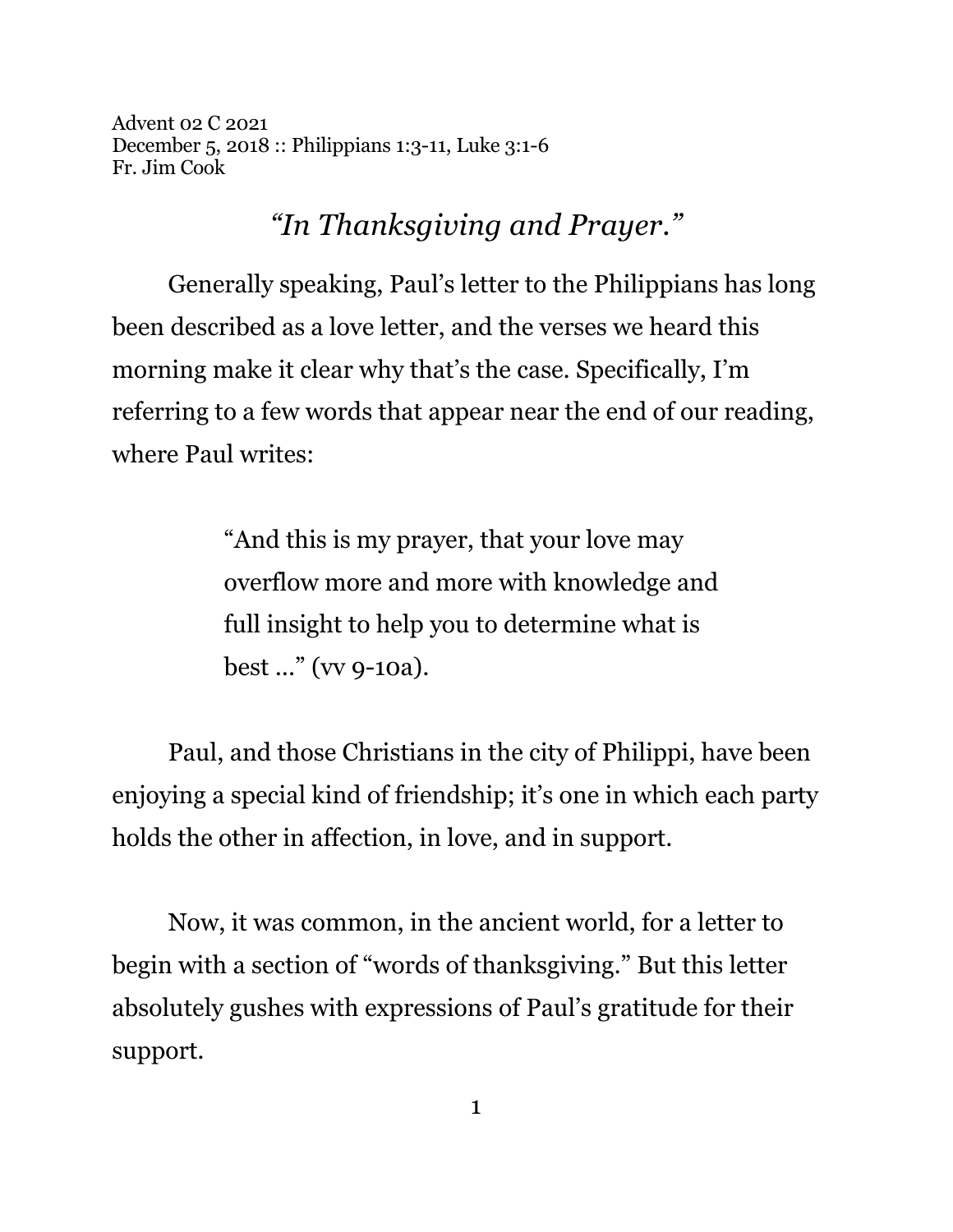However, what makes these verses even more important for us, is the fact that they provide us with a sort of primer on the nature of prayer, and they talk about two of the elements in prayer that deserve our attention.

The first element of prayer is thanksgiving, and Paul puts it right at the heart of his practice of prayer, because he thinks it's that important, that powerful. And so, Paul begins his letter with this simple, but profound, statement: "I thank my God every time I remember you."

Now, try to imagine what it would be like if we began the letters that we write like that. Or if we began our conversations with people like that. And think of the impact it could have if.

For example, what do you think would happen if, the next time you had a significant conversation with a friend, that you began that conversation by telling them that, every time you think of them, you say a word of thanks to God for their friendship and support?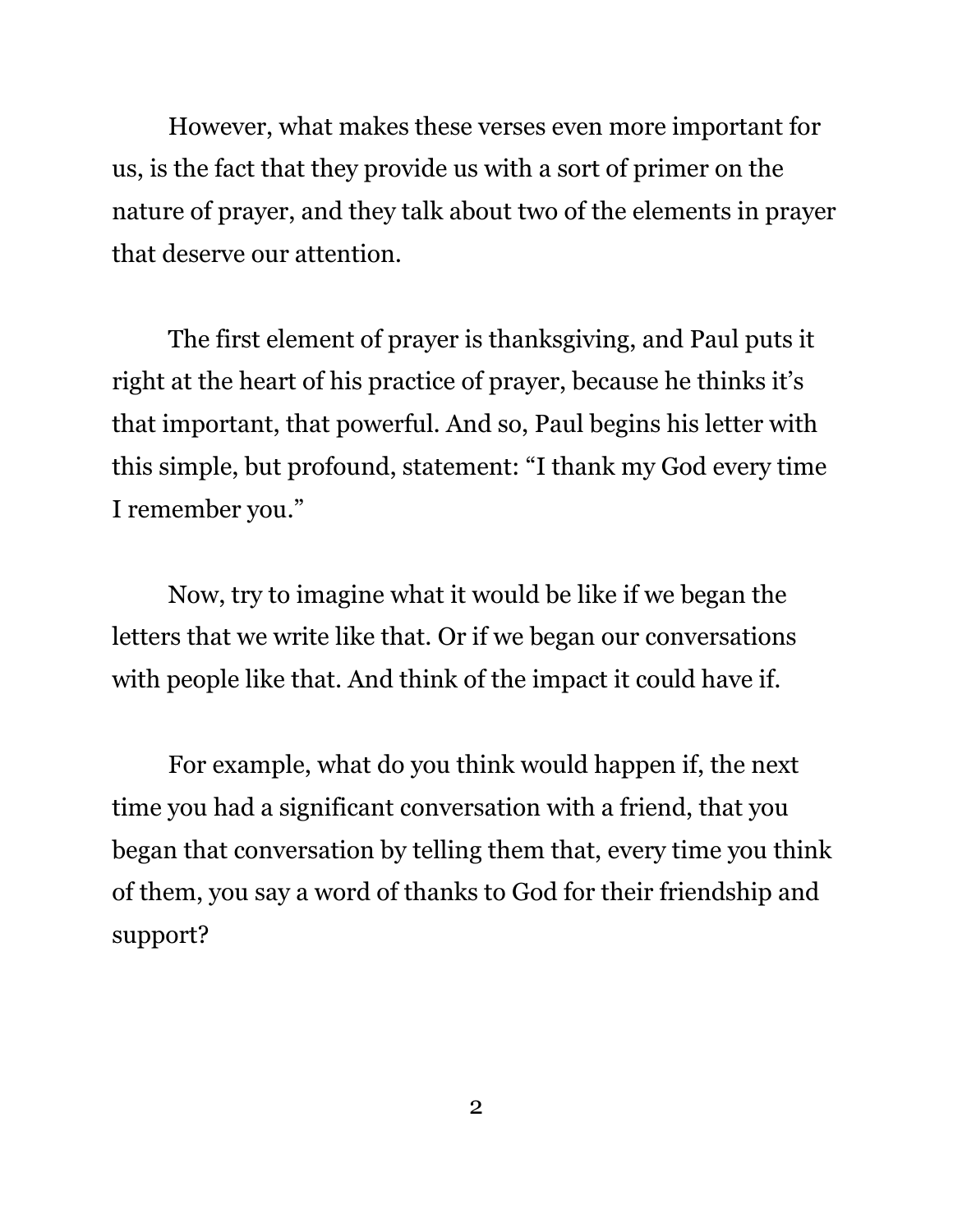Or, what do you think would happen if, at the next important meeting you had at work, that you began by telling the whole group how you are grateful to God to be working with them?

Or, the next time you sat down with your family, that you turned to each person and said what you are grateful for to God about each of them?

Wouldn't that change things? Yes! Can you see how expressions of thanksgiving could be really powerful things? Because they *build up* the other person. They name what is beautiful and wonderful about them. And they link all those good things that you're pointing out ... to God, the giver of all good things. And truth be told, all of us could probably do with a bit more thanksgiving in our lives.

And so, Paul gives thanks for the Philippians. However, and because he values them, he also *prays* for their well-being, praying

> "that your love may overflow more and more with knowledge and full insight to help you to determine what is best."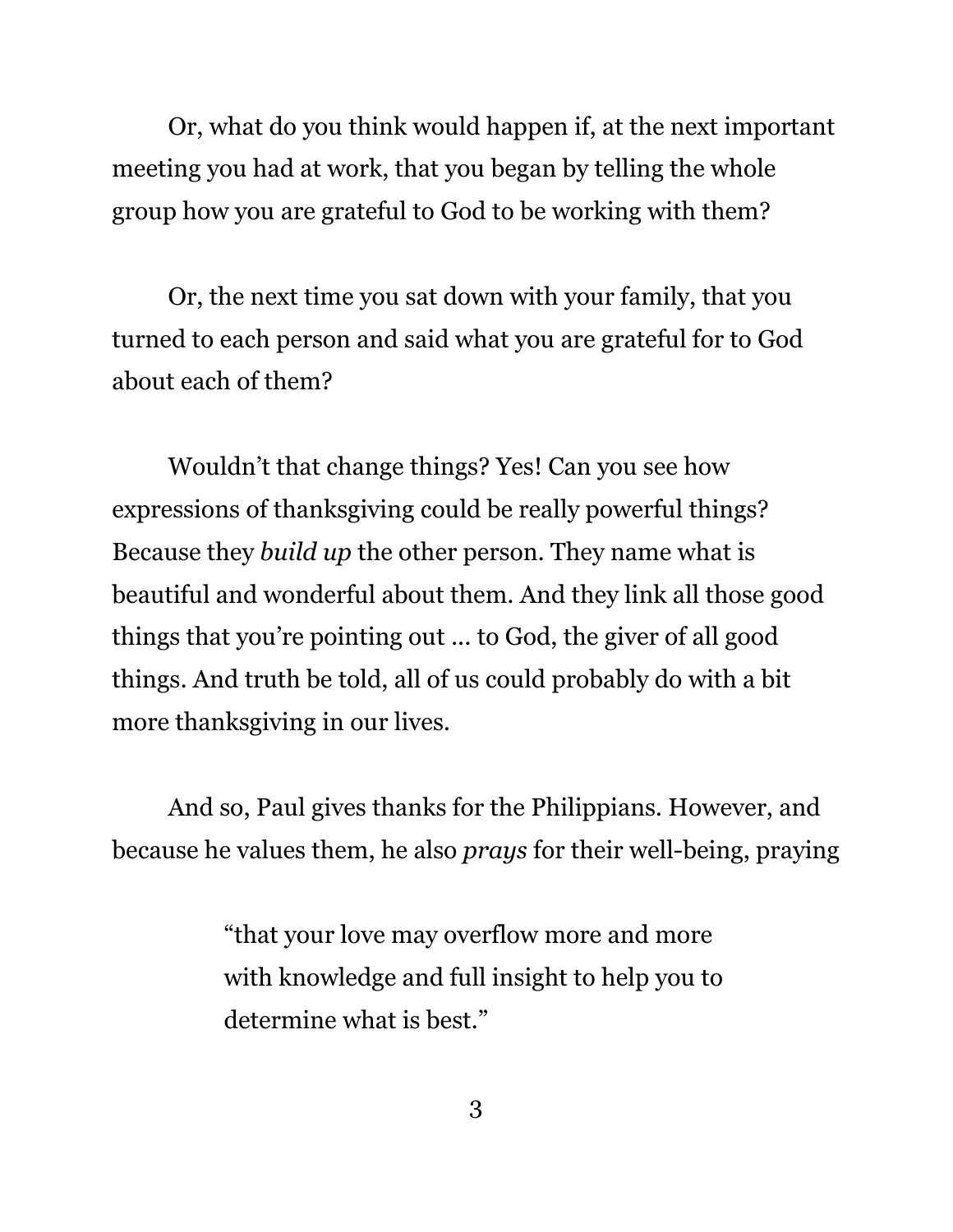You know, people often think of prayer as an individual matter, where we give God's thanks for the good things we've received. Or we ask God to attend to our needs. But prayer can also be a deeply communal practice, because don't we also care about the welfare of those around us? And especially those we know and love? In fact, such a love might be described as a commitment to seek unfailingly the good of another. And that's what Paul prays for. But this is something we can practice, too.

One preacher described how he had been encouraged to pray for his children — who were, at that time, still in elementary school — praying that they might one day find a loving and supportive spouse. And he thought about how wonderful a practice that could be: to commit to years of praying for the welfare of one's children.

But I'm also reminded of a particular member of my parish back in Kansas. I don't know if they *intended* to make my life miserable, or if that was something that just came naturally for them, but we had a tense relationship for a long time. Until, that is, I began to pray for them.

4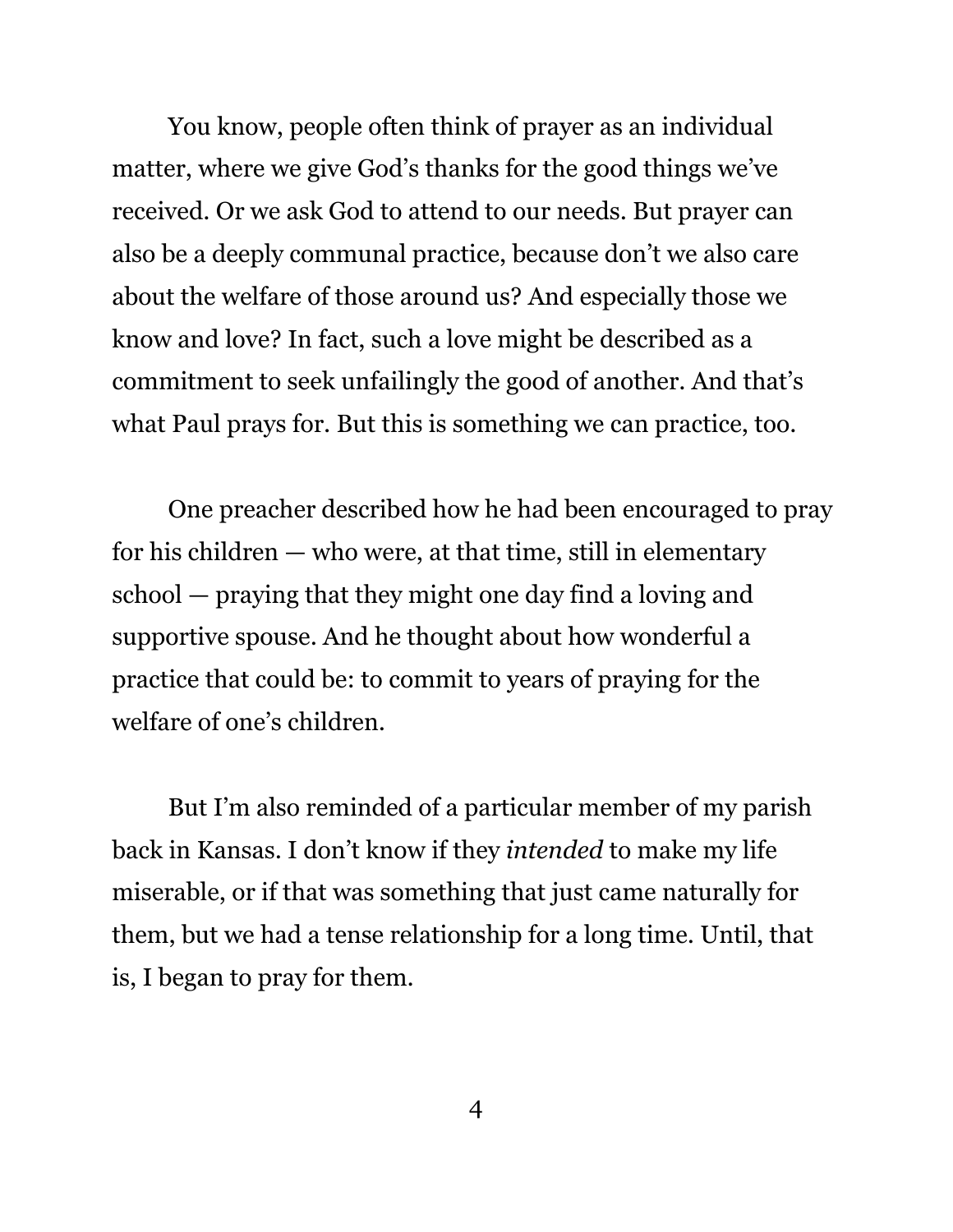Every time that person came to mind, for *whatever* reason, and I began to feel my stomach starting to roil, I would pray to God for their well-being. Honestly, I don't think it changed them all that much, but it change me, and I was finally able to play a pastoral role in their life.

And so, and thinking back to our reading from Philippians, what Paul recommends that we do in our lives, he shows us through the example of his life; by giving thanks to God for those Philippians, and by seeking after, and praying for, the welfare of those people with whom he longed to be reunited.

However, and as I alluded to a moment ago, there is a benefit in all this for us as well. Because as we offer our expressions of gratitude and love, our attention is drawn away from ourselves from who and where we are, and from what, in that moment, we may or may not have — and for a while our attention is focused instead on our gratitude for someone else, and on the needs of someone else. And that can often be a good thing. Sometimes, a very good thing!

5